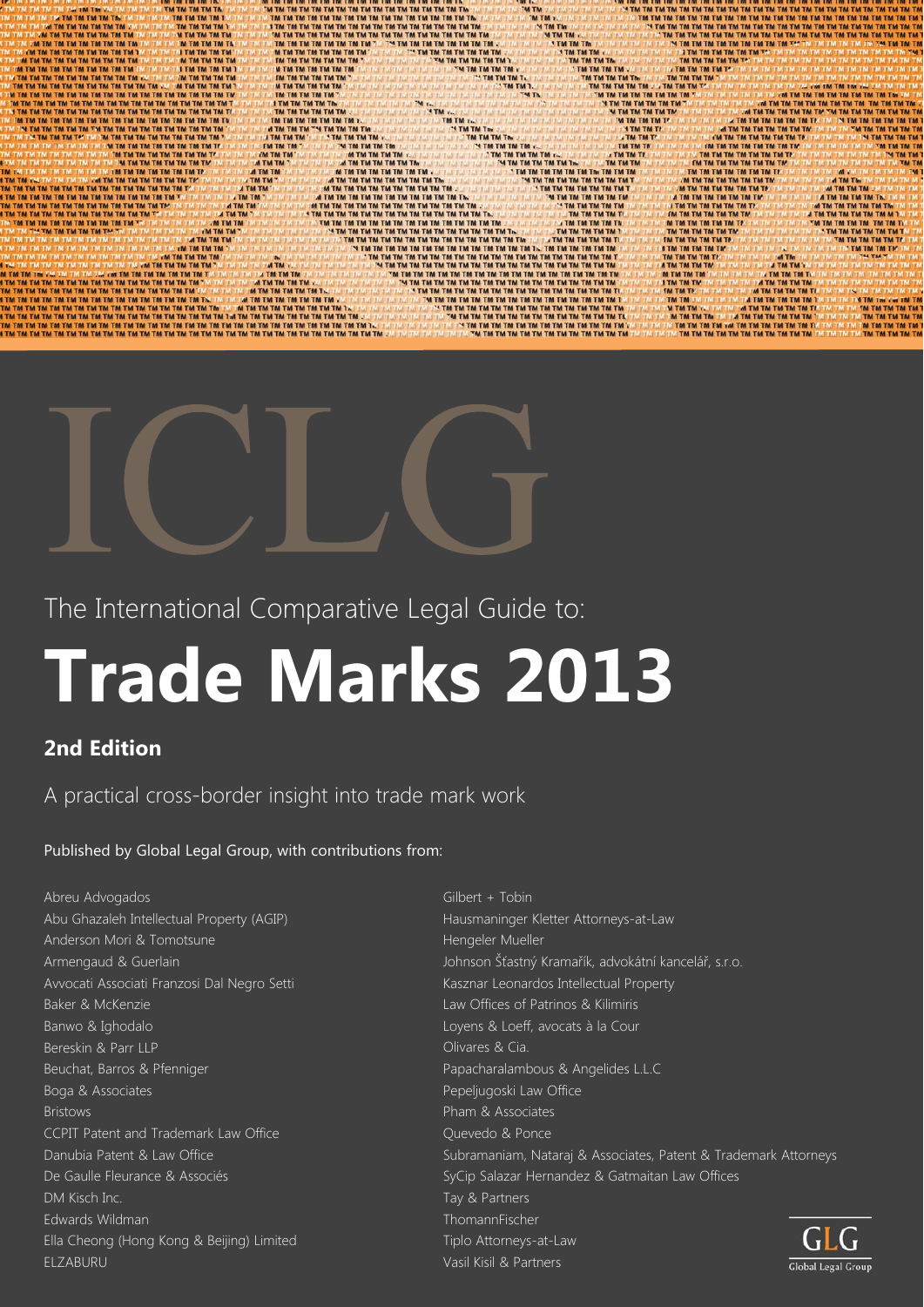# The International Comparative Legal Guide to: Trade Marks 2013

# $\overline{|\cdot|}$  $\mathbf{G}$

#### Global Legal Group

Contributing Editor Paul Walsh, Bristows

#### Account Managers

Beth Bassett, Dror Levy, Maria Lopez, Florjan Osmani, Oliver Smith, Rory Smith

Sales Support Managers Toni Wyatt

Sub Editors Beatriz Arroyo Fiona Canning

Editor Suzie Kidd

Senior Editor Penny Smale

Group Consulting Editor Alan Falach

Group Publisher Richard Firth

#### Published by

Global Legal Group Ltd. 59 Tanner Street London SE1 3PL, UK Tel: +44 20 7367 0720 Fax: +44 20 7407 5255 Email: info@glgroup.co.uk URL: www.glgroup.co.uk

GLG Cover Design F&F Studio Design

GLG Cover Image Source Global Legal Group

#### Printed by

Ashford Colour Press Ltd May 2013

Copyright © 2013 Global Legal Group Ltd. All rights reserved No photocopying

**ISBN** 978-1-908070-59-3 **ISSN** 2049-3118

gic Part





## General Chapters:

| The Race for "Modernity" in Shaping Trade Mark Policy Around the World – 2012 Developments -<br>John Olsen, Edwards Wildman |  |
|-----------------------------------------------------------------------------------------------------------------------------|--|
| 2 Admissibility of Trade Mark Revocation Actions: Discrepancies Between the European                                        |  |

**and the French Approaches** - Frank Valentin, De Gaulle Fleurance & Associés 4

# Country Question and Answer Chapters:

| 3  | <b>Albania</b>      | Boga & Associates: Renata Leka & Ened Topi                                                           | 9   |
|----|---------------------|------------------------------------------------------------------------------------------------------|-----|
| 4  | <b>Australia</b>    | Gilbert + Tobin: Lisa Lennon & Lauren Eade                                                           | 17  |
| 5  | Austria             | Hausmaninger Kletter Attorneys-at-Law: Dr. Leonhard Reis                                             | 26  |
| 6  | <b>Belgium</b>      | Baker & McKenzie: Pierre Sculier & Elisabeth Dehareng                                                | 34  |
| 7  | <b>Brazil</b>       | Kasznar Leonardos Intellectual Property: Filipe da Cunha Leonardos &<br>Claudio Roberto Barbosa      | 44  |
| 8  | Canada              | Bereskin & Parr LLP: Daniel R. Bereskin, Q.C. & Cynthia Rowden                                       | 54  |
| 9  | <b>Chile</b>        | Beuchat, Barros & Pfenniger: Andrés Melossi                                                          | 61  |
|    | 10 China            | CCPIT Patent and Trademark Law Office: Chumeng (Jessica) Xu                                          | 68  |
|    | 11 Cyprus           | Papacharalambous & Angelides L.L.C: Eleni Papacharalambous &<br>Coralia Papacharalambous             | 76  |
|    | 12 Czech Republic   | Johnson Šťastný Kramařík, advokátní kancelář, s.r.o.: Roman Šťastný &<br>Eva Haisová                 | 84  |
|    | 13 Ecuador          | Quevedo & Ponce: Alejandro Ponce Martínez & Roque Albuja Izurieta                                    | 93  |
|    | 14 European Union   | Bristows: Paul Walsh & David Kemp                                                                    | 99  |
|    | 15 France           | Armengaud & Guerlain: Catherine Mateu                                                                | 107 |
|    | 16 Germany          | Hengeler Mueller: Dr. Wolfgang Kellenter & Dr. Andrea Schlaffge                                      | 115 |
|    | 17 Greece           | Law Offices of Patrinos & Kilimiris: Maria Kilimiris & Manolis Metaxakis                             | 123 |
|    | 18 Hong Kong        | Ella Cheong (Hong Kong & Beijing) Limited: Coral Toh & Vincent Oey                                   | 131 |
|    | 19 Hungary          | Danubia Patent & Law Office: Michael Lantos                                                          | 139 |
|    | 20 India            | Subramaniam, Nataraj & Associates, Patent & Trademark Attorneys:<br>Hari Subramaniam                 | 145 |
|    | 21 Italy            | Avvocati Associati Franzosi Dal Negro Setti: Vincenzo Jandoli &<br>Dario Palmas                      | 153 |
|    | 22 Japan            | Anderson Mori & Tomotsune: Yasufumi Shiroyama & Ai Nagaoka                                           | 161 |
|    | 23 Kosovo           | Boga & Associates: Renata Leka & Ened Topi                                                           | 168 |
|    | 24 Luxembourg       | Loyens & Loeff, avocats à la Cour: Véronique Hoffeld                                                 | 175 |
|    | 25 Macedonia        | Pepeljugoski Law Office: Professor Dr. Valentin Pepeljugoski &<br>Ana Pepeljugoska                   | 183 |
|    | 26 Malaysia         | Tay & Partners: Su Siew Ling & Joanne Kong                                                           | 193 |
|    | 27 Mexico           | Olivares & Cia.: Alonso Camargo & Daniel Sanchez                                                     | 202 |
|    | 28 Nigeria          | Banwo & Ighodalo: Femi Olubanwo & Chinasa Uwanna                                                     | 210 |
|    | 29 Philippines      | SyCip Salazar Hernandez & Gatmaitan Law Offices:<br>Vida M. Panganiban-Alindogan & Enrique T. Manuel | 218 |
|    | 30 Portugal         | Abreu Advogados: João Veiga Gomes & João Gonçalves Assunção                                          | 226 |
| 31 | <b>South Africa</b> | DM Kisch Inc.: Andrew Papadopoulos & Derek Momberg                                                   | 236 |
|    | 32 Spain            | ELZABURU: Fernando Ilardia & Luis Baz                                                                | 243 |
|    | 33 Switzerland      | ThomannFischer: Daniel Plüss                                                                         | 253 |
|    | 34 Taiwan           | TIPLO Attorneys-at-Law: J. K. Lin & H. G. Chen                                                       | 260 |
|    | 35 Ukraine          | Vasil Kisil & Partners: Oleksandr Mamunya & Yulia Chyzhova                                           | 270 |
|    | 36 UAE              | Abu Ghazaleh Intellectual Property (AGIP): Amjad El Husseini &<br>Karim El Gebaily                   | 278 |
|    | 37 United Kingdom   | Bristows: Paul Walsh & David Kemp                                                                    | 285 |
|    | 38 USA              | Edwards Wildman: David I. Greenbaum & H. Straat Tenney                                               | 294 |
|    | 39 Vietnam          | Pham & Associates: Pham Vu Khanh Toan                                                                | 301 |

**Further copies of this book and others in the series can be ordered from the publisher. Please call +44 20 7367 0720**

#### Disclaimer

This publication is for general information purposes only. It does not purport to provide comprehensive full legal or other advice.

Global Legal Group Ltd. and the contributors accept no responsibility for losses that may arise from reliance upon information contained in this publication. This publication is intended to give an indication of legal issues upon which you may need advice. Full legal advice should be taken from a qualified professional when dealing with specific situations.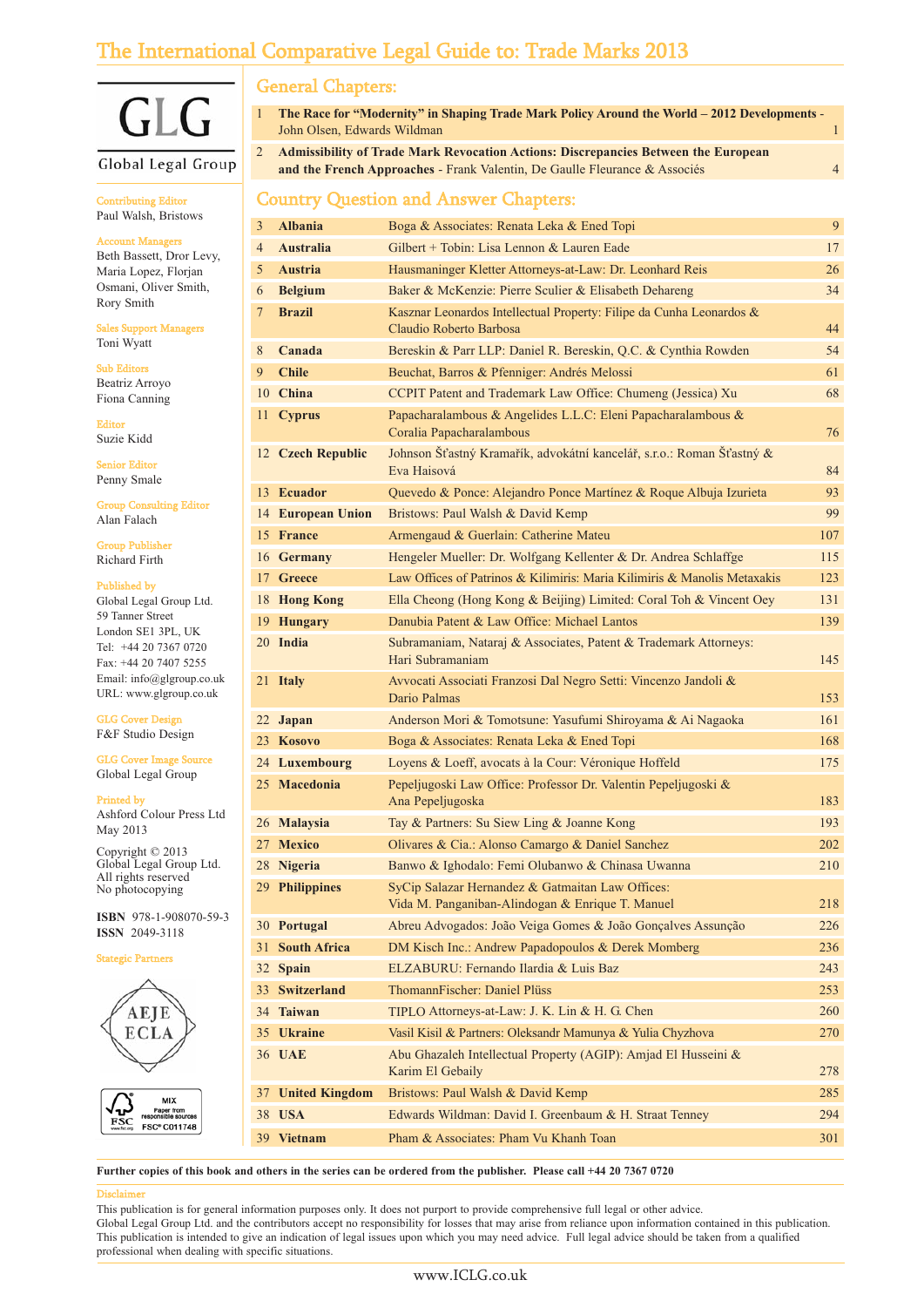# France

# Armengaud & Guerlain

#### 1 Relevant Authorities and Legislation

#### 1.1 What is the relevant French trade mark authority?

The National Industrial Property Institute, *Institut National de la Propriété Industrielle* (INPI) for French trademarks and the Office of Harmonization for the Internal Market (OHIM) for European Community trade marks (hereafter CTMs), are the relevant trade mark authorities.

#### 1.2 What is the relevant French trade mark legislation?

The Intellectual Property Code (hereafter IPC) and more particularly book VII about trade mark law legislation and book IV which refers to the National Industrial Property Institute are the most used statutes regarding trade mark law. There are also some relevant provisions in the Civil Code as well as in the Commercial Code. European Union legislation is applicable to both French and EU trade marks.

#### 2 Application for a Trade Mark

#### 2.1 What can be registered as a trade mark?

Article L.711-1 of the Intellectual Property Code, which implements Article 2 of the European Union Directive No. 2008/95/EC, specifies, "*A trademark or service mark is a sign capable of graphic representation which serves to distinguish the goods or services of a natural or legal person. The following, in particular, may constitute such a sign: a) Denominations in all forms, such as: words, combinations of words, surnames and geographical names, pseudonyms, letters, numerals, abbreviations; b) Audible signs such as: sounds, musical phrases; c) Figurative signs such as: devices, labels, seals, selvedges, reliefs, holograms, logos, synthesized images; shapes, particularly those of a product or its packaging, or those that identify a service; arrangements, combinations or shades of color*". Similar provisions regarding Community trade marks are found in article 4 of Council Regulation n°207/2009/EC. In practice, it may be more difficult to register laudatory words, as well as product shape and/or its packaging.

#### 2.2 What cannot be registered as a trade mark?

Anything that does not comply with the conditions set here above.



In practice, it is more difficult to register certain three dimensional signs such as the product shape (the Paris Appeal Court ruling invalidating a trade mark consisting of a red shoe sole has been held legitimate by the French Supreme Court), its packaging or a mere flavour (a trade mark application consisting of artificial strawberry flavour has been rejected by both the National Industrial Property Institute and the Paris Appeal Court). Also, there is abundant case law about trade marks that include geographical names where issues of distinctiveness and deceptiveness are discussed.

Catherine Mateu

#### 2.3 What information is needed to register a trade mark?

French trade mark applications must include the information listed in Article R.712-3 of the IPC, in particular, the name of the applicant, the graphical representation of the trade mark, the relevant goods and services, as well as the corresponding classes, if applicable, a priority claim, payment of application fees, a power of attorney for representatives that are neither lawyers nor industrial property counsel, if applicable, any evidence showing acquired distinctiveness, also in case of a collective mark of certification, the regulation defining the conditions of its use, if the applicant is a foreigner, depending on the applicable international conventions, documents showing that he has properly filed the trade mark in the country of his residence or his establishment and that this country grants a reciprocal protection to French marks. For CTMs, the information listed in Rules 1 to 3 of the Regulation n°2368/95, which include most of the information listed for French trade marks, as well as information regarding the applicant's nationality and contact information, is needed.

#### 2.4 What is the general procedure for trade mark registration?

For both French trade marks and CTMs, an application must be filed according to the regulations which are respectively found in the IPC and in Regulations n°207/2009 and n°2368/95. Following the filing of the trade mark application, is an overall assessment of it by the trade mark authority and the publication of the trade mark application, which allows third parties to present observations or an opposition to the registration, which may lead to the rejection of the application. Trade mark registration proceedings are finalised once the publication of the registration is made.

#### 2.5 How can a trade mark be adequately graphically represented?

The representation must be clear, precise, self-contained, easily accessible, intelligible, durable and objective. More particularly

#### ICLG TO: TRADE MARKS 2013 WWW.ICLG.CO.UK

© Published and reproduced with kind permission by Global Legal Group Ltd, London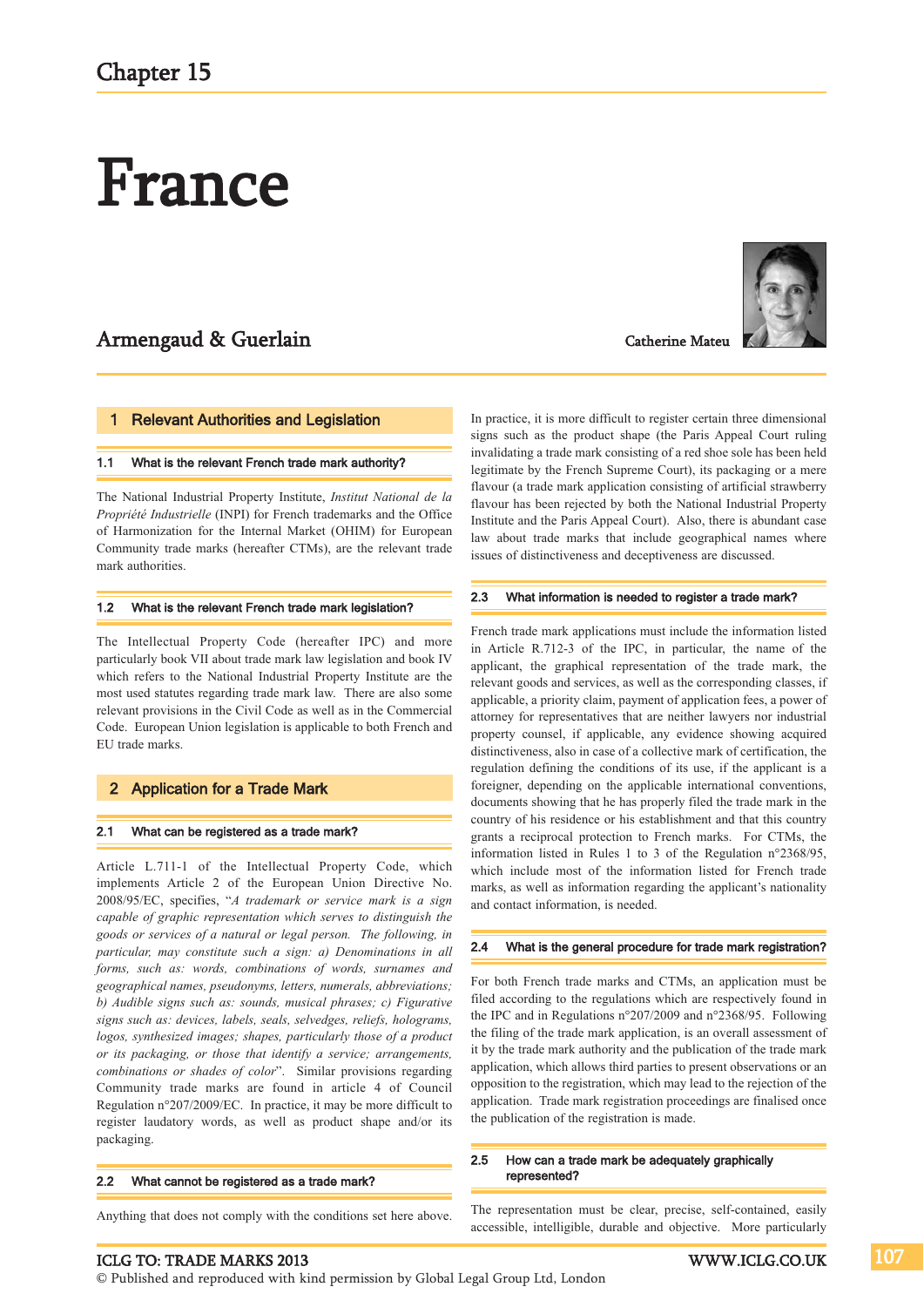regarding French trade marks, sounds must be graphically represented, holograms must be represented by any graphic representation or photography of the elements of the hologram excluding the hologram itself, a three dimensional sign must be represented by its flat reproduction and colour or colour combination trade marks must refer to an international colour code. CTMs must be represented according to Rule 3 of Regulation n°2368/95 which contain provisions similar to those applicable to French trade marks. While the odor of "fresh cut grass" had been registered as a CTM, in practice, it is extremely difficult to register smells or flavours as trade marks as it is very difficult to meet the conditions of representation set hereinabove.

#### 2.6 How are goods and services described?

Goods and services must be identified by the applicant with sufficient clarity and precision to enable the competent authorities and economic operators, on that basis alone, to determine the extent of the protection sought. CTMs and French trade marks are subject to the Nice Classification. However, the European Court of Justice has considered that some class headings do not meet the conditions of clarity and precision and has invited national authorities to decide on a case-by-case basis whether the description meets the required conditions. According to the INPI, a mere reference to class headings specifying that all the goods/services of the class are claimed does not satisfy the conditions of clarity and precision. Therefore, goods and services descriptions must be written carefully following INPI's practice.

#### 2.7 What territories (including dependents, colonies, etc.) are or can be covered by a French trade mark?

The entire French Republic, which includes remote locations such as New Caledonia or French Southern and Antarctic Territories, as well as the Llivia exclave, surrounded by Spain, are covered by a French trade mark. However, French trade marks do not cover territories that belong to other countries very close to France both geographically and administratively, such as the Principalities of Monaco or Andorra.

#### 2.8 Who can own a French trade mark?

Any natural or legal person may own a French trade mark or a CTM. Such trade marks may have multiple owners as described in the report of the French group of the AIPPI in Q194.

#### 2.9 Can a trade mark acquire distinctive character through use?

Both French and European legislation provide that distinctiveness may be acquired though use. Acquired distinctiveness is assessed on a case-by-case basis. For instance, the Supreme Court (Cass. Com., April, 28, 2004, Appeal No. 02-14537) ruled that LOTO had not acquired distinctiveness for games. The CJEU (May 4, 1999, Case No. 108-109/97, Windsurfing v. Boots) has also ruled that to determine whether distinctiveness has been acquired, the relevant authority must globally appreciate the elements showing that the sign may identify the product/service of one undertaking from those of other undertakings. In this case, the CJEU ruled that distinctiveness is established when a significant fraction of the relevant class of persons identifies, with the trade mark, the product/service originating from one undertaking.

#### 2.10 How long on average does registration take?

Currently, if there is no opposition to the registration and no notification from the INPI, a French trade mark application is usually registered within 5 to 6 months. A CTM's registration takes slightly longer.

#### 2.11 What is the average cost of obtaining a French trade mark?

As of today, the INPI trade mark application fees are EUR 200 for up to three classes and EUR 40 for any additional class. Paper applications lead to the payment of an extra EUR 25. Professional fees, which may vary, may have to be added to the aforementioned fees.

#### 2.12 Is there more than one route to obtaining a registration in France?

Trade mark protection is available in France through French national trade marks following a French trade mark application, or a CTM conversion into a French trade mark, through CTMs, or for international trade marks that designate France. All these trade mark applications may be operated electronically by fax or postal mail.

#### 2.13 Is a Power of Attorney needed?

French trade mark law requires a power of attorney when the representative is neither an industrial property counsel nor a lawyer. For CTMs, a power of attorney is required more generally.

#### 2.14 How is priority claimed?

According to Article R.712-4 of the IPC "*The claim to a priority right, when making a deposit in France, deriving from a preceding deposit abroad shall imply the obligation to submit to the National Institute of Industrial Property within three months of the deposit in France an official copy of the prior deposit and, if appropriate, proof of the right to claim the priority. Where this obligation is not complied with, the priority shall be deemed not to have been claimed*". Rule 6 of Regulation n°2868/95 contains similar provisions regarding CMTs. Furthermore, regarding CTMs, priority rights may be claimed within two months of the CTM application.

#### 2.15 Does France recognise Collective or Certification marks?

Both French and European trade mark law recognise collective trade marks which are subject to specific rules; for instance, it is compulsory for French collective trade marks to file regulation of use and collective CTMs may, contrary to ordinary trade marks, consist of signs or indications which may serve, in trade, to designate the geographical origin of the goods or services. According to French law, collective trade marks refer to marks which may be used by any person who complies with regulations for use issued by the owner of the registration.

#### 3 Absolute Grounds for Refusal

#### 3.1 What are the absolute grounds for refusal of registration?

French law has implemented the EU directive harmonising trade mark law, and therefore provides that, to be registered a trade mark,

108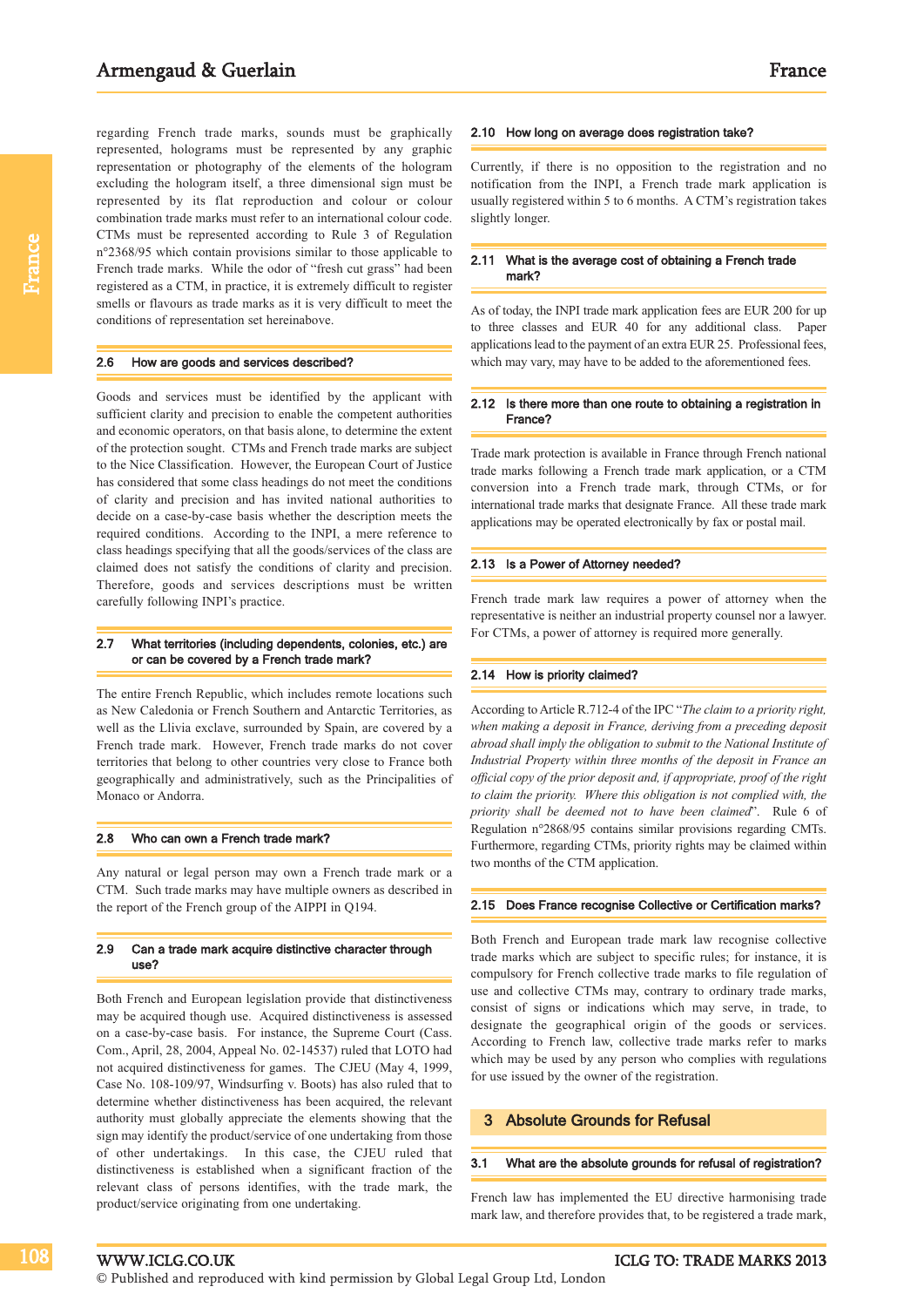# Armengaud & Guerlain France

the mark must be "*a sign capable of graphic representation which serves to distinguish the goods or services of a natural or legal person*" and cannot be contrary to public order or to morality, nor can the use of which be prohibited by law or liable to mislead the public, particularly as regards the nature, quality or geographical origin of the goods or services. EU regulations contain similar provisions. For instance, the Paris Court of First Instance has cancelled a trade mark that contained a reference to a public entity considering that such reference was misleading (Paris Court of First Instance January 13, 2012, RG 10/11950).

#### 3.2 What are the ways to overcome an absolute grounds objection?

A response to the INPI or to the OHIM examiner may be presented trying to establish that the trade mark application complies with the trade mark legislation. In trade mark cancellation proceedings, any relevant arguments or evidence may be submitted by the defendant.

#### 3.3 What is the right of appeal from a decision of refusal of registration from the Intellectual Property Office?

An appeal against a decision from the INPI rejecting a trade mark application is available within one month, plus two months for residents abroad. The appeal may argue the wrong application of the law, as well as the wrong assessment of facts.

#### 3.4 What is the route of appeal?

The Appeals Court, specialised in intellectual property, that has jurisdiction over the petitioner has exclusive jurisdiction. The Appeals Court decision may be appealed to the French Supreme Court, Cour de Cassation, based on the wrong application of the law.

#### **Relative Grounds for Refusal**

#### 4.1 What are the relative grounds for refusal of registration?

Following European Union harmonisation, French law provides that a trade mark application shall be refused upon a third party's opposition which claims prior trade mark rights. Also, third parties may seek the cancellation of a registered trade mark, based on prior trade mark rights as well as on other prior rights such as a company name, a trade name or sign board known in the entire French territory, a geographical indication, author's rights, a natural person's name, rights of the image and reputation of a territorial administration or to armorial bearings, flags, other emblems, abbreviations, and names, of international intergovernmental organisations. CTMs are subject to similar conditions of validity.

#### 4.2 Are there ways to overcome a relative grounds objection?

In opposition proceedings, the trade mark applicant may respond to an opposition from a third party, within the deadline set by the INPI, and file any relevant evidence. In proceedings before the Court, the defendant may also argue the relative grounds objection. In any case, parties may reach a settlement or sign a coexistence agreement.

France

#### 4.3 What is the right of appeal from a decision of refusal of registration from the Intellectual Property Office?

Exactly the same as mentioned in question 3.3.

#### 4.4 What is the route of appeal?

Exactly the same as mentioned in question 3.4.

#### 5 Opposition

#### 5.1 On what grounds can a trade mark be opposed?

An opposition may be filed only based on prior trade mark rights.

#### 5.2 Who can oppose the registration of a French trade mark?

The owner of a prior trade mark or the beneficiary of an exclusive right of exploitation, unless otherwise stipulated in the contract, may oppose the registration of a trade mark within two months from the publication of the French trade mark application.

#### 5.3 What is the procedure for opposition?

According to the IPC, opposition to the registration of a French trade mark shall be submitted in writing in the manner stipulated by regulations. Unless proceedings are suspended, an opposition is deemed to be rejected if no decision is taken within six months. The opposition shall specify: the identity of the opponent, together with the particulars suitable to establish the existence, nature, origin and scope of his rights; the references of the application for registration against which the opposition is entered, together with a statement of the goods or services concerned by the opposition; the statement of the grounds on which the opposition rests; proof of payment of the prescribed fee; and, where appropriate, the powers of the representative. The opposition shall be notified without delay to the holder of the application for registration. The latter shall be afforded a period of time that shall be no less than two months to submit counter observations and, where appropriate, appoint a representative. Failing counter observations or, where appropriate, the regular appointment of a representative within the prescribed time limit, a decision shall be taken on the opposition. If such is not the case, a draft decision shall be drawn up on the basis of the opposition and the counter observations. The draft shall be notified to the parties and they shall be given a period of time in which to contest, if necessary, the well-foundedness of the proposal. If not contested, such draft shall constitute a decision. If such is not the case, a decision shall be taken on the opposition based on the most recent observations and, if one of the parties so requests, after the parties have been permitted to submit oral observations. CTM applications can be opposed before the OHIM according to CTM regulations.

#### 6 Registration

#### 6.1 What happens when a trade mark is granted registration?

A certificate is automatically sent and there is a publication of the registration of the trade mark. Such publication ends registration proceedings.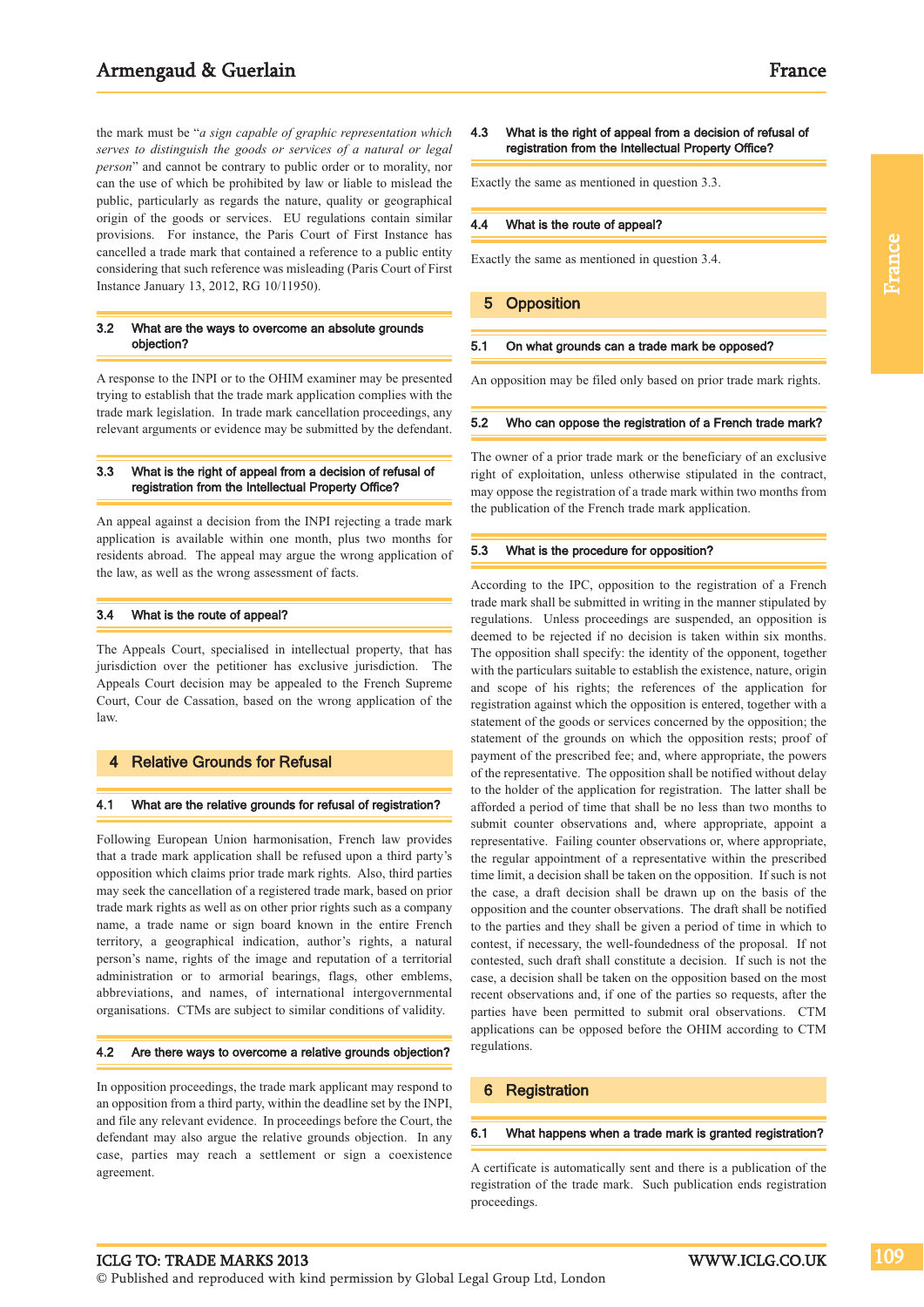#### 6.2 From which date following application do an applicant's trade mark rights commence?

The effects of registration shall begin on the filing date of the application. However, acts preceding publication of the application for registration of a mark may not be held to infringe rights deriving from that mark. However, acts subsequent to notification to the alleged infringer of a copy of the application for registration may be ascertained and prosecuted.

#### 6.3 What is the term of a trade mark?

France

The term is ten years from the application, which may be indefinitely renewed.

#### 6.4 How is a trade mark renewed?

French trade mark registrations may be renewed for additional periods of ten years by the declaration of the owner of the mark to the INPI filed six months before the expiry date. Currently, the renewal fee is EUR 240 for up to three classes and EUR 40 for each additional class. A renewal is still possible within six months after the expiry date. In such case, an extra EUR 120 fee is due. In any case, professional fees, which may vary, may be added to the above mentioned fees.

#### 7 Registrable Transactions

#### 7.1 Can an individual register the assignment of a trade mark?

Yes. Furthermore, any transfer of a registered mark shall only have effect against others if entered in the National Register of Marks. However, an unregistered transfer may have effect against third parties who knew of the transfer. An excerpt from the assignment or a confirmation of it may be accepted by the INPI.

#### 7.2 Are there different types of assignment?

The rights under a French trade mark may be transferred in whole or in part, independently of the company that exploits them or has them exploited. Assignment, even where in part, may not comprise territorial limitation.

#### 7.3 Can an individual register the licensing of a trade mark?

Yes. Furthermore any licence of a registered French trade mark shall only have effect against others if entered in the National Register of Marks. However, an unregistered licence may have effect against third parties who knew of the transfer. An excerpt from the assignment or a confirmation of it may be accepted by the INPI.

#### 7.4 Are there different types of licence?

All types or licence (exclusive, non-exclusive, cross-licences, franchises, etc.) are possible following the civil law principle of freedom to contract.

#### 7.5 Can a trade mark licensee sue for infringement?

The exclusive licensee may institute infringement proceedings, unless otherwise laid down in the contract, if, after formal notice, the owner does not exercise such right. In any case, a licensee may intervene in trade mark infringement proceedings initiated by the owner of the trade mark.

#### 7.6 Are quality control clauses necessary in a licence?

Under French law, trade mark licence contracts without quality control clauses may be valid. The existence of licence contracts without quality control clauses has no incidence regarding the validity of French trade marks.

#### 7.7 Can an individual register a security interest under a trade mark?

A security interest under a trade mark may be registered at the INPI by filing a form and recording the security (contract or legal order).

#### 7.8 Are there different types of security interest?

French law provides, regarding French trade marks, the possibility of contractual securities between willing parties or legal securities available to creditors under general civil law proceedings.

#### 8 Revocation

#### 8.1 What are the grounds for revocation of a trade mark?

Trade marks that have become the common name in trade for a product or service or that are liable to mislead, particularly as regards the nature, quality or geographical origin of the product or service, may be revoked. Also, a trade mark may be cancelled following continuous non-use for five years.

#### 8.2 What is the procedure for revocation of a trade mark?

For French and international trade marks which designate France, the procedure is initiated throughout a complaint delivered to the trade mark owner and filed at the competent civil court specialised in trade marks. Both the plaintiff and the defendant are able to file arguments before the Court who decides after the final oral pleadings, which follow written proceedings. CTMs may be subject to revocation counterclaims in proceedings pending before the Paris Court of First Instance.

#### 8.3 Who can commence revocation proceedings?

Any interested party (i.e. a competitor) may file revocation proceedings.

#### 8.4 What grounds of defence can be raised to a revocation action?

It depends on the cause of action. A defence against a revocation action based on the fact that the trade mark has become a common name or misleading may lead to a defence arguing against the evidence or arguments filed by the plaintiff, or arguing the wrong understanding of the law. A defence against a cancellation action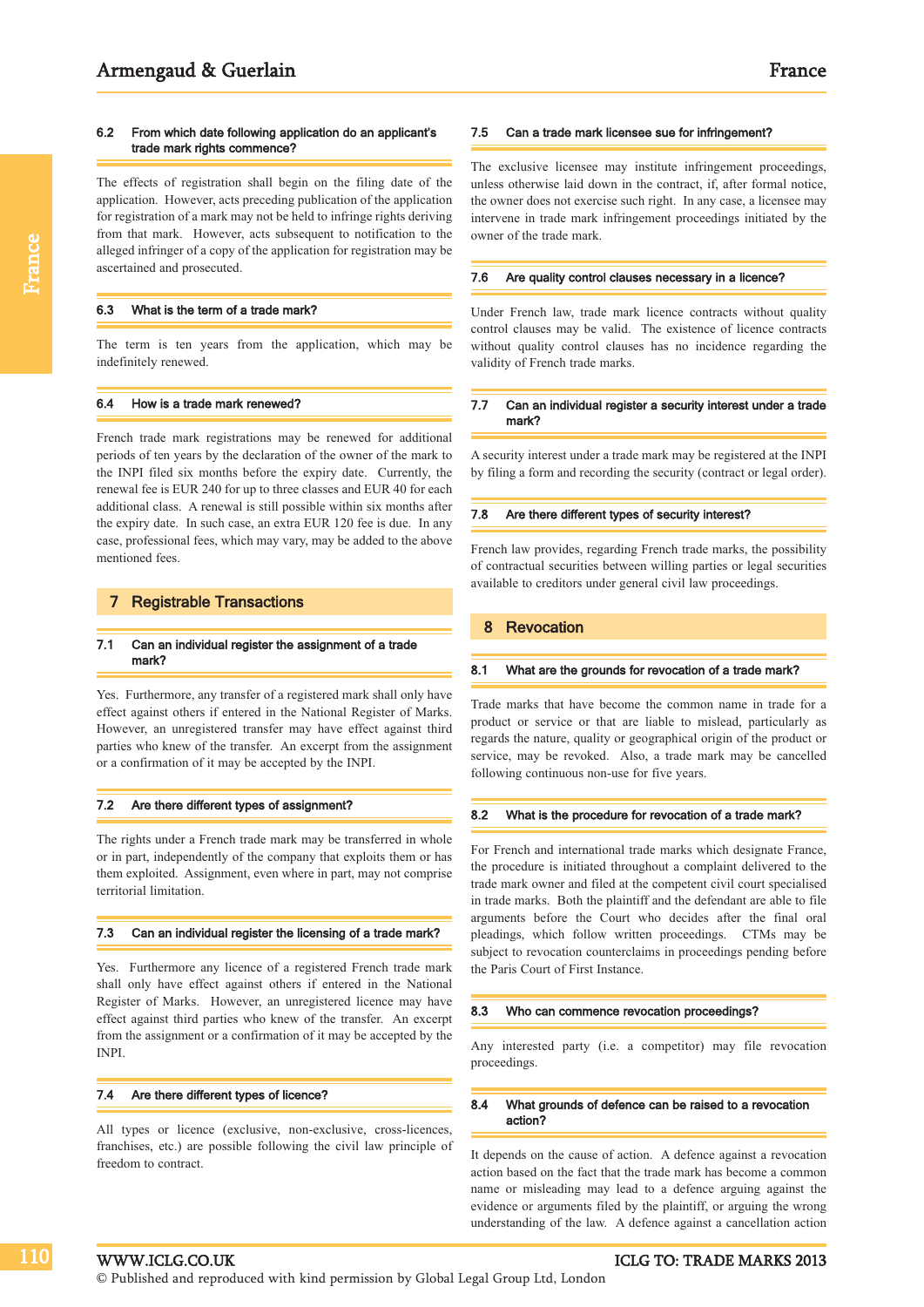for non-use may lead to arguing against the documents filed by the plaintiff, arguing the wrong understanding of the law, or claiming that the trade mark has been used and/or that there have been legitimate reasons for the non-use.

#### 8.5 What is the route of appeal from a decision of revocation?

An appeal to the competent Appeals Court specialised in trade mark law may be filed. The Appeals Court ruling may be appealed to the Supreme Court for the incorrect application of the law.

### 9 Invalidity

#### 9.1 What are the grounds for invalidity of a trade mark?

The registration of a mark that does not comply with the relative and absolute grounds for refusal mentioned hereinabove may be declared null and void.

#### 9.2 What is the procedure for invalidation of a trade mark?

The procedure is initiated through a complaint delivered to the trade mark owner and, for French trade marks, filed at the competent civil court specialised in trade marks. Both the plaintiff and the defendant are able to file arguments before the Court who decides after the final oral pleadings, which follow written proceedings.

#### 9.3 Who can commence invalidation proceedings?

Any interested party (i.e. a competitor) and the public prosecutor may file a cancellation action based on absolute grounds for refusal. Only owners of prior rights may initiate invalidity proceedings based on relative grounds.

#### 9.4 What grounds of defence can be raised to an invalidation action?

It depends on the cause of action. A defence against prior rights may involve both arguing the existence of prior rights and the lack of likelihood of confusion or of damage. A defence against a claim based on absolute grounds for refusal may lead to arguing against the documents filed by the plaintiff or arguing the wrong understanding of the law. Regarding relative grounds, acquiescence to the challenged trade mark may be opposed to the plaintiff who knew for a period of over five years of the use of a registered junior trade mark.

### 9.5 What is the route of appeal from a decision of invalidity?

An appeal to the competent Appeals Court specialised in trade mark law may be filed. The Appeals Court ruling may be appealed to the Supreme Court for the incorrect application of the law.

## 10 Trade Mark Enforcement

#### 10.1 How and before what tribunals can a trade mark be enforced against an infringer?

Any actions based on French trade marks, as well as any actions involving both a matter of trade mark law and unfair competition, are judged by one of the nine First Instance Courts specialised in intellectual property. CTM infringements actions are of the exclusive jurisdiction of the Paris First Instance Court.

#### 10.2 What are the pre-trial procedural stages and how long does it generally take for proceedings to reach trial from commencement?

Infringement actions are initiated following a complaint to the defendant that is filed before the competent Court. Prior to the complaint, the plaintiff may request a seizure order from the president of the court to collect evidence at private premises. Once the case is filed at the Court, case management proceedings start, during which parties may ask the judge to order the communication of relevant pieces of evidence as well as any provisional measures (injunction, provisional compensation, etc.). Both the plaintiff and the defendant are able to file written arguments before the Court that decides after the final oral pleadings, which follow the case management proceedings. In Paris, infringement proceedings may take from 9 to 18 months.

#### 10.3 Are (i) preliminary and (ii) final injunctions available and if so on what basis in each case?

Preliminary injunctions may be granted prior to trials on the merits or during pre-trial proceedings, should plaintiffs establish that the infringement is plausible. An *ex parte* injunction may be delivered within a couple of hours after the petition. Successful plaintiffs on the merits are very commonly granted injunctive relief. Under French practice, injunctive relief is granted under penalties per day of delay or per infringement to the injunction with the benefit of immediate execution (there is no suspension of the injunction even if under appeal).

#### 10.4 Can a party be compelled to provide disclosure of relevant documents or materials to its adversary and if so how?

Upon a court order during case management proceedings, a party may be compelled to provide the disclosure of relevant documents. During pre-trial proceedings, the judge in charge of the management of the case will assess whether it is legitimate to grant an order to disclose documents considering the nature of the case and whether the opposition to disclose documents is legitimate. An order to disclose information/documents may also be found in court rulings on the merits, should the Court consider that the communication of additional documents is needed to judge the case completely.

#### 10.5 Are submissions or evidence presented in writing or orally and is there any potential for cross-examination of witnesses?

In regular civil proceedings, while each party's attorney will present the case orally showing relevant pieces of evidence, the Court is only bound by written submissions correctly presented during the pre-trial proceedings. Testimonies are usually written and witnesses are heard very rarely. Preliminary injunction proceedings, like criminal law proceedings, are, as a matter of principle, oral; nonetheless, written submissions will be carefully considered by judges. During pre-trial proceedings, the parties exchange at least two times their written submissions, replying each time to the opponent's former submissions. This exchange of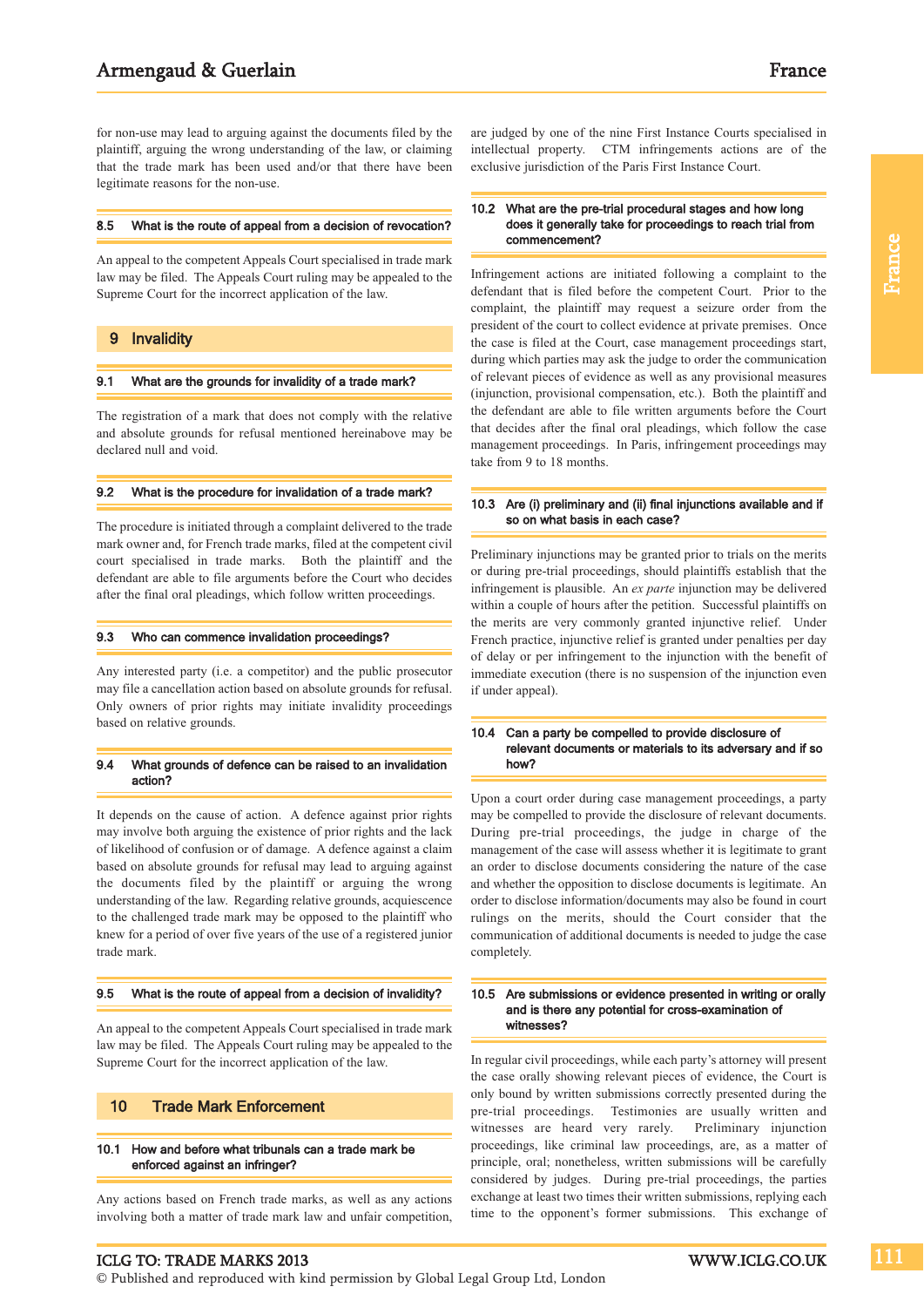submissions in reply offers the opportunity to develop the argumentation further according to the opponent's arguments. It is possible to add new means of defence or to abandon arguments that have been mentioned previously. However, once the pre-trial proceedings are closed, no new arguments or exhibits can be exchanged. Indeed, the Judge is bound by the last submissions filed before the closing of the pre-trial proceedings. Oral pleadings should only back-up the written submissions.

#### 10.6 Can infringement proceedings be stayed pending resolution of validity in another court or the Intellectual Property Office?

Courts may stay on the proceedings for good administration of justice (i.e. other proceedings pending, a referral to the ECJ, etc.) and must stay on the proceedings when the trade mark is not registered yet. Usually, a request to stay on the proceedings is filed by one of the parties.

#### 10.7 After what period is a claim for trade mark infringement time-barred?

A claim is time-barred after three years.

#### 10.8 Are there criminal liabilities for trade mark infringement?

Trade mark infringement may constitute a criminal offence that may result in sanctions, such as prison, fines, destruction and publication orders.

#### 10.9 If so, who can pursue a criminal prosecution?

Criminal law proceedings may be initiated by either the victim or by the prosecutor.

#### 10.10 What, if any, are the provisions for unauthorised threats of trade mark infringement?

Illegitimate threats of trade mark infringement may lead to an action under tort law.

#### 11 Defences to Infringement

#### 11.1 What grounds of defence can be raised by way of noninfringement to a claim of trade mark infringement?

Defendants in trade mark infringement proceedings may invoke various arguments such as lack of use as a trade mark (for instance, the use of a word in its common sense), lack of use in the course of trade, as well as lack of likelihood of confusion considering the signs, the goods and the relevant market.

#### 11.2 What grounds of defence can be raised in addition to non-infringement?

Following the five-year known use of a junior trade mark, acquiescence may be invoked. Also, a defendant in a trade mark infringement action may file a cancellation/revocation counterclaim in the same proceedings.

#### 12 Relief

#### 12.1 What remedies are available for trade mark infringement?

Most of the time, a ruling that finds there has been a trade mark infringement contains an immediate injunction not to continue the counterfeiting, even though an appeal is lodged. In some cases, the benefit of immediate execution is also available regarding damages. It is more rarely allocated for the publication of the order. A lump sum is generally awarded as a monetary compensation to cover both moral and economic loss. Sometimes, the court appoints an expert to assess the damages due to the victim. An order to recall infringing goods, with the benefit of immediate execution, may also be granted. The cancellation of junior rights and an injunction to change the name at the companies registry may also be granted.

#### 12.2 Are costs recoverable from the losing party and if so what proportion of the actual expense can be recovered?

Most of the time, the losing party must pay a lump sum corresponding to attorney fees. The losing party will also have to pay legal costs that correspond to court stamps to file the claims, bailiff fees and to fees billed by experts appointed by the court. According to the current practice, the Paris Court increasingly grants orders to pay the costs that are very close to the actual expense.

#### 13 Appeal

#### 13.1 What is the right of appeal from a first instance judgment and is it only on a point of law?

An appeal may be filed within the shortest of the following deadlines (i) one month from the notification of the decision, or (ii) two years from the date of the decision. A two-month extension to the one-month deadline is granted to parties located outside France. After a formal appeal, the appellant must present its motives within three months. In practice, most appeals cover the right to contest all aspects of the judgment. Once the appeal is filed, the non-appealing party may also contest the first instance ruling within the appeal proceedings. The appeals court decision may also be appealed to the Supreme Court, which may only judge on the wrong application of the law.

#### 13.2 In what circumstances can new evidence be added at the appeal stage?

New evidence may be added at the appeal stage, as well as claims that are directed towards the same purposes as those submitted before the lower judge, even where the legal ground is different.

#### 14 Border Control Measures

#### 14.1 What is the mechanism for seizing or preventing the importation of infringing goods or services and if so how quickly are such measures resolved?

EU Regulations n°1383/2003 and n°1891/2004 have harmonised and set the conditions for seizures by customs authorities of infringing goods entering in the EU. Customs agents may act upon the trade mark owner's request or during a customs control (in

112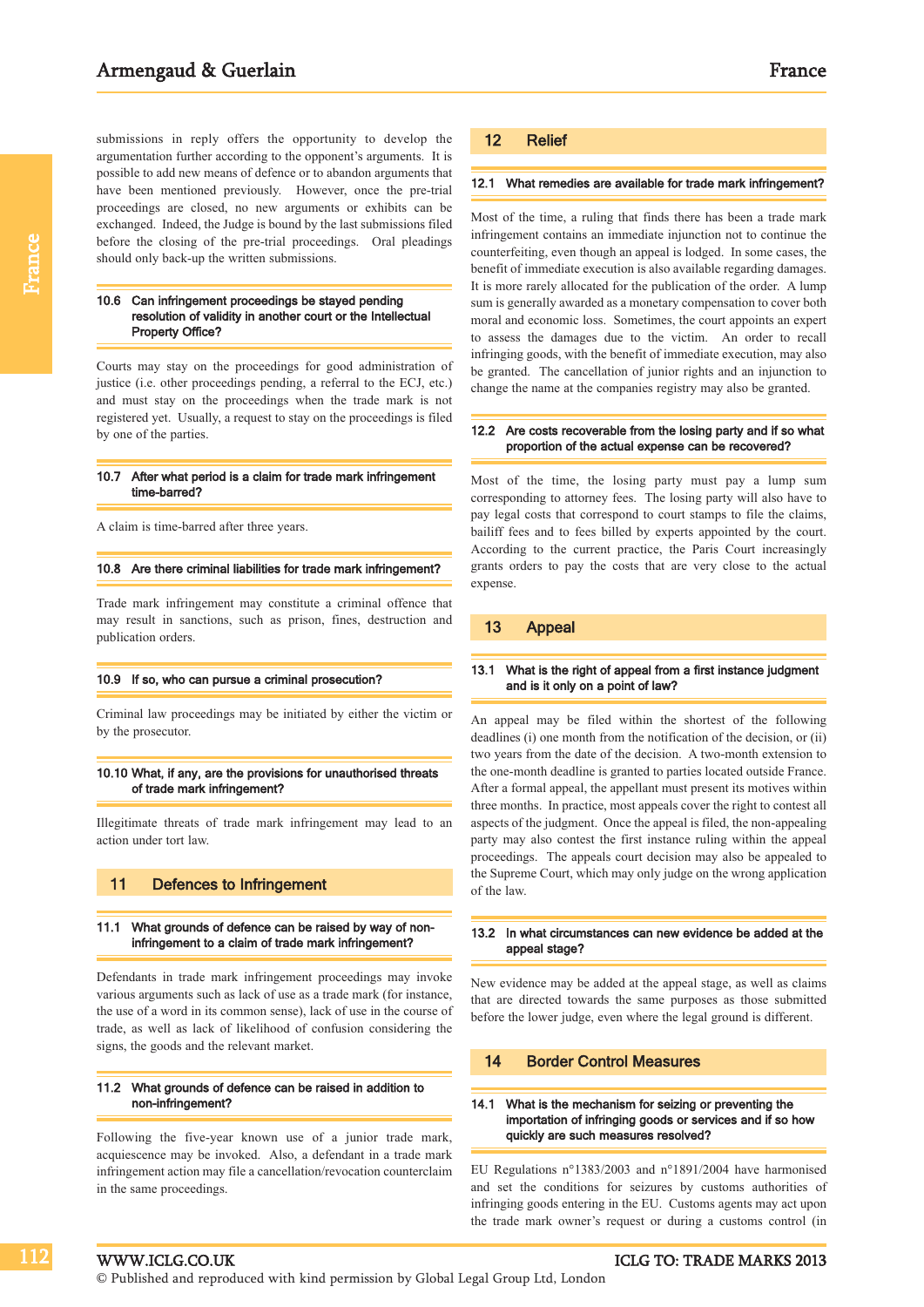# Armengaud & Guerlain France

which case, the trade mark owner has 3 business days from the notification to present a request). Once goods are seized, the trade mark owner must introduce proceedings to seek whether intellectual property rights are infringed within 10 business days. Then, regular proceedings will follow. French trade mark law and French customs law also contains provisions to prevent trade mark infringement. In any case, these measures apply to similar and identical signs and to similar and identical goods.

#### 15 Other Related Rights

#### 15.1 To what extent are unregistered trade mark rights enforceable in France?

Trade mark rights are acquired in France through registration. However, unfair competition law may protect the owners of trade names and sign boards within the scope of the territory where they are known. Also, famous and good repute trade marks may be protected beyond a trade mark registration.

#### 15.2 To what extent does a company name offer protection from use by a third party?

Company names are also protected by unfair competition law.

#### 15.3 Are there any other rights that confer IP protection, for instance book title and film title rights?

Authors' rights may protect titles of any work such as books or films. Design law may protect sign boards, the shape of goods or their packaging.

#### 16 Domain Names

#### 16.1 Who can own a domain name?

Any person can own a domain name.

#### 16.2 How is a domain name registered?

Domain names are registered at accredited registrars.

#### 16.3 What protection does a domain name afford per se?

Under French law and practice, domain names may be protected under unfair competition law that provides that any act which causes damage to another person obliges the one by whose fault it occurred to compensate it.

#### 17 Current Developments

#### 17.1 What have been the significant developments in relation to trade marks in the last year?

There has been an important referral from the ECJ regarding the use of the headings of the Nice classification in descriptions of goods and services.

#### 17.2 Are there any significant developments expected in the next year?

There are a couple of referrals pending before the ECJ regarding the type of trade mark use required to counter a trade mark cancellation action for non-use.

#### 17.3 Are there any general practice or enforcement trends that have become apparent in France over the last year or so?

The defence of lack of use of a trade mark is becoming quite frequent. Many infringement actions based on the use of key words by competitors have been dismissed.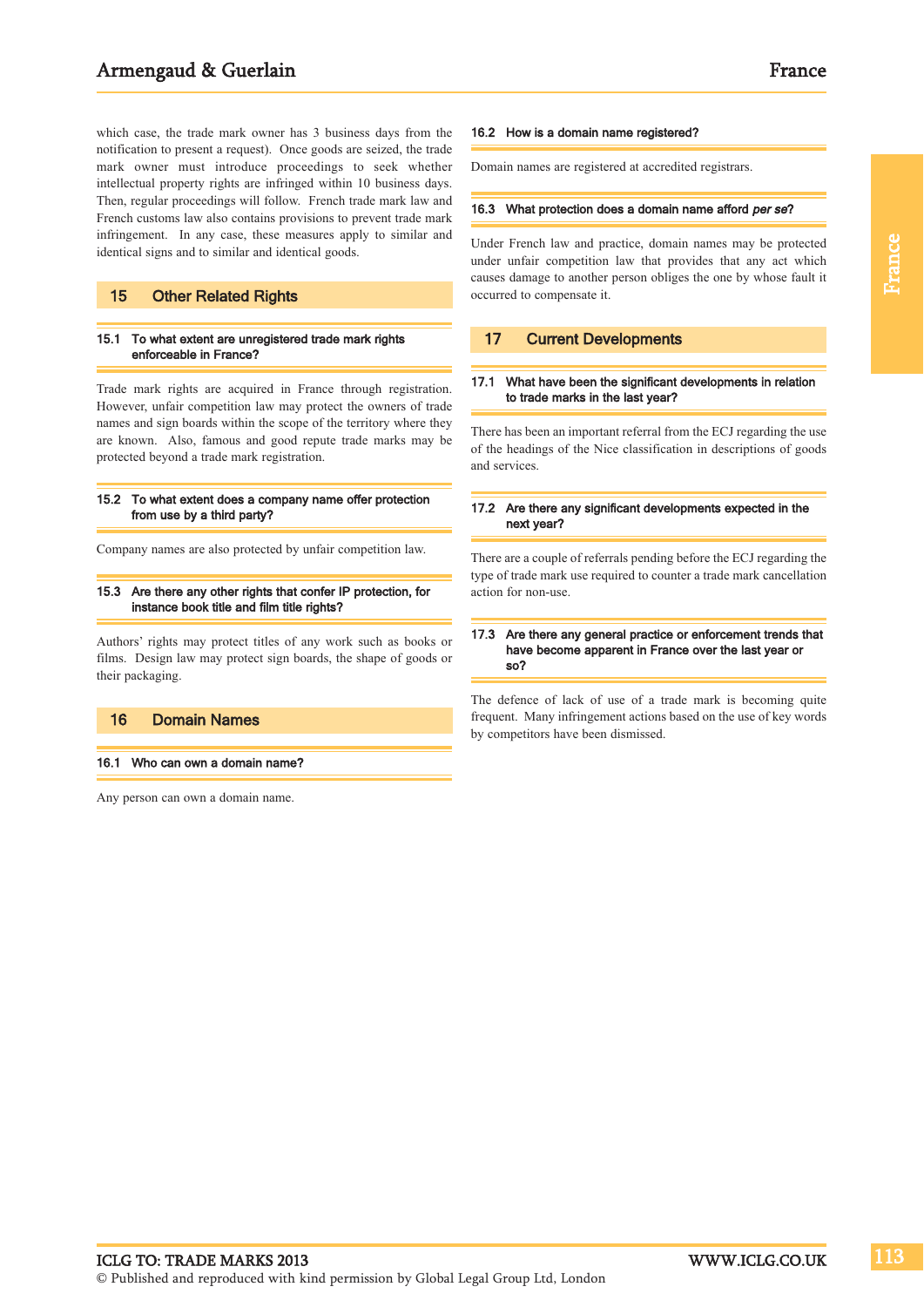114

#### Catherine Mateu



Armengaud & Guerlain 12 avenue Victor Hugo 75116 Paris France Tel: +33 1 4754 0148

Fax: +33 1 4054 7857 Email: c.mateu@armengaud-guerlain.com URL: www.armengaud-guerlain.com

Catherine Mateu, partner with Armengaud & Guerlain, is bilingual in French and Spanish, and fluent in English and Basque. She holds a post-graduate degree in Domestic and European Business Law from the Université de Nancy II, an LL.M. in Common Law from the University of East Anglia in the United Kingdom, a DESS in Industrial Property from the Université de Paris II, and a DEA in Private International Law from the Université de Paris I.

Ms. Mateu is an active member of the following associations: AIPPI (reporter of the French group for the "infringement of trademarks by goods in transit" question, member of the Special Committee on TRIPS); APRAM; INTA (Chair of the promotion and outreach subcommittee, former member of the Small and Medium-Sized Enterprises Task Force and the French contributor to Trade Dress International Practice and Procedures, an INTA publication); and ADIJ (member of the Public Markets and New Technologies Committee). She is a regular speaker at various intellectual property conferences.

# ARMENGAUD GUERLAIN

Cabinet Armengaud & Guerlain, founded in 1993, is fully specialised in intellectual property (patents, trademarks, designs and models, and copyright) and the related issues of unfair competition, consumer law, advertising rights (particularly comparative advertising) and the Internet. Reflecting its well-recognised expertise, the firm has worked with a wide variety of French and international clients, from artists and inventors to blue-chip companies, governments and state-owned enterprises.

The firm places particular emphasis on maintaining lasting, high-quality relationships with its clients, combining competence and reactivity. Each file is treated in a collaborative manner.

Armengaud & Guerlain works with a network of foreign colleagues selected for their high level of technical competence and their use of work methods identical to ours, thereby enabling us to treat files simultaneously in several countries. In addition to French, the firm's daily working languages include English and Spanish.